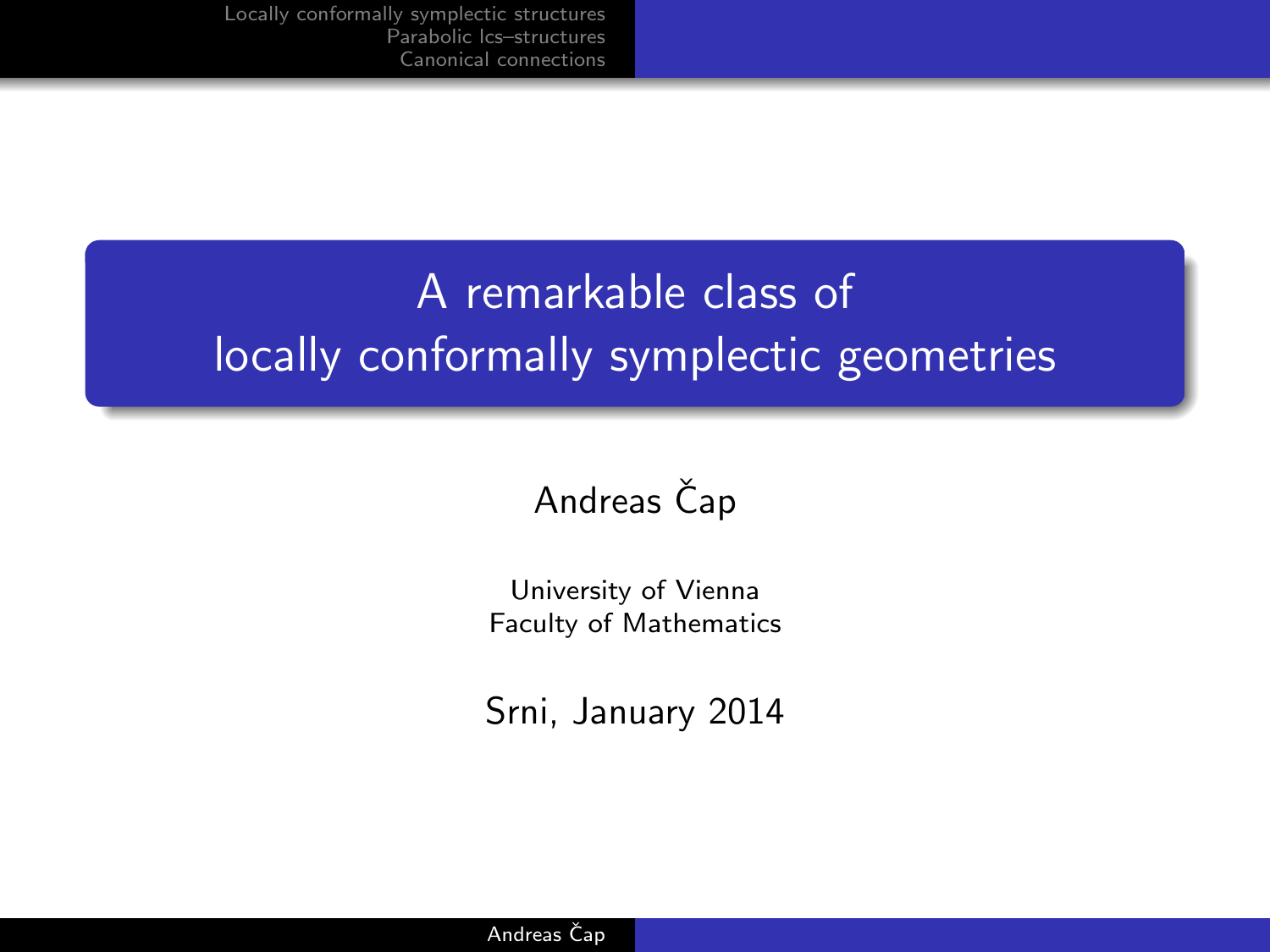- **•** This talk reports on joint work with Tomás Salač (Prague).
- The gradings of simple Lie algebras which give rise to parabolic contact structutres also define subgroups in certain groups of conformal symplectic linear automorphisms. In almost all cases, these are a maximal Lie subalgebras.
- We start by showing that a first order G–sturcuture corresponding to a conformally symplectic group is a locally conformally symplectic structure if and only if it has vanishing intrinsic torsion.
- The main topic of the talk are the geometric structures obtained by adding a reduction of structure group to one of the groups from above to a lcs–structure. Using Kostant's theorem, we prove that all these structures admit canonical compatible linear connections whose torsion satisfies a normalization condition that we describe explicitly.
- This also relates nicely to the theory of special symplectic connections and thus to exotic affine holonomies.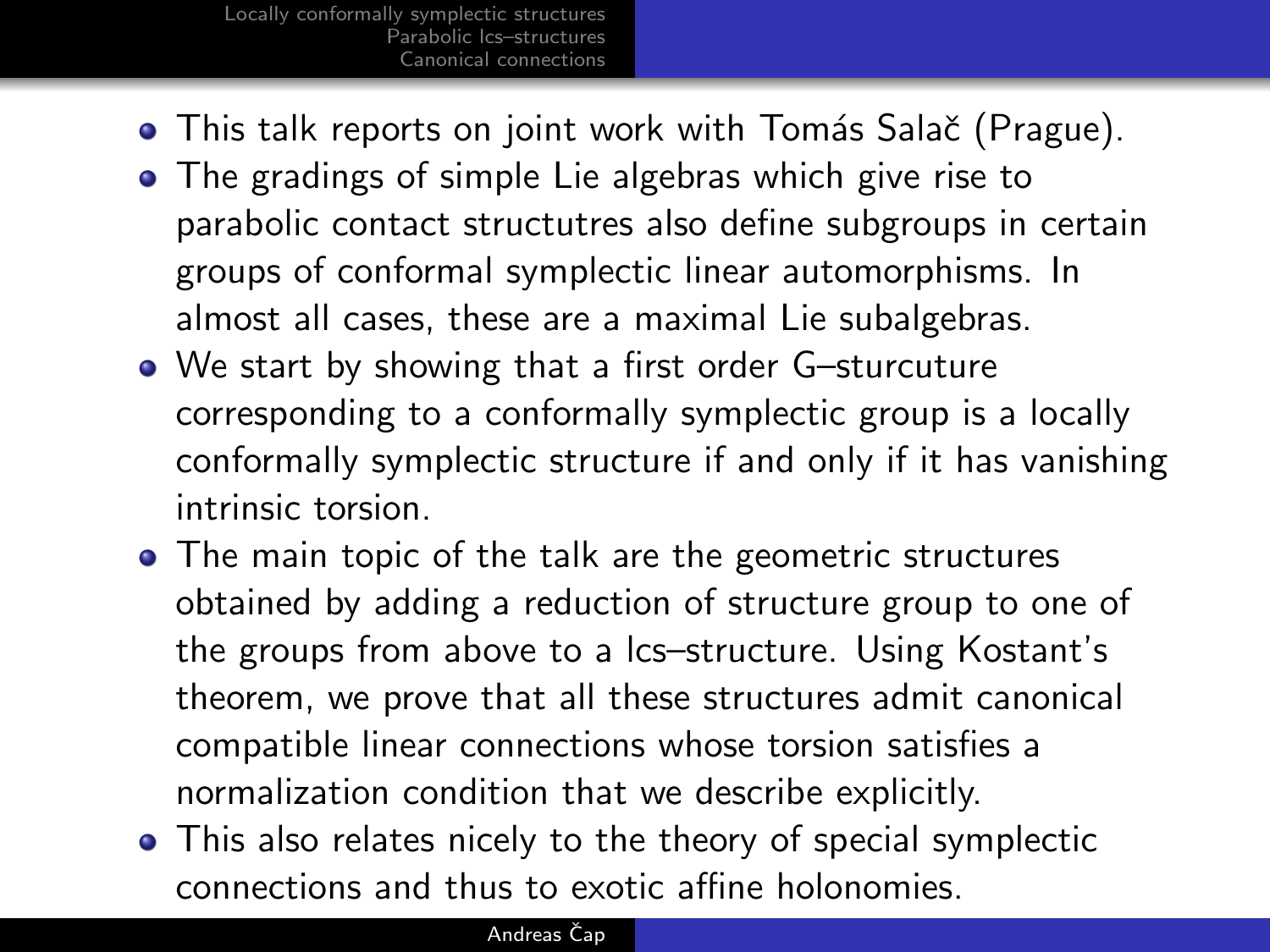### **Contents**





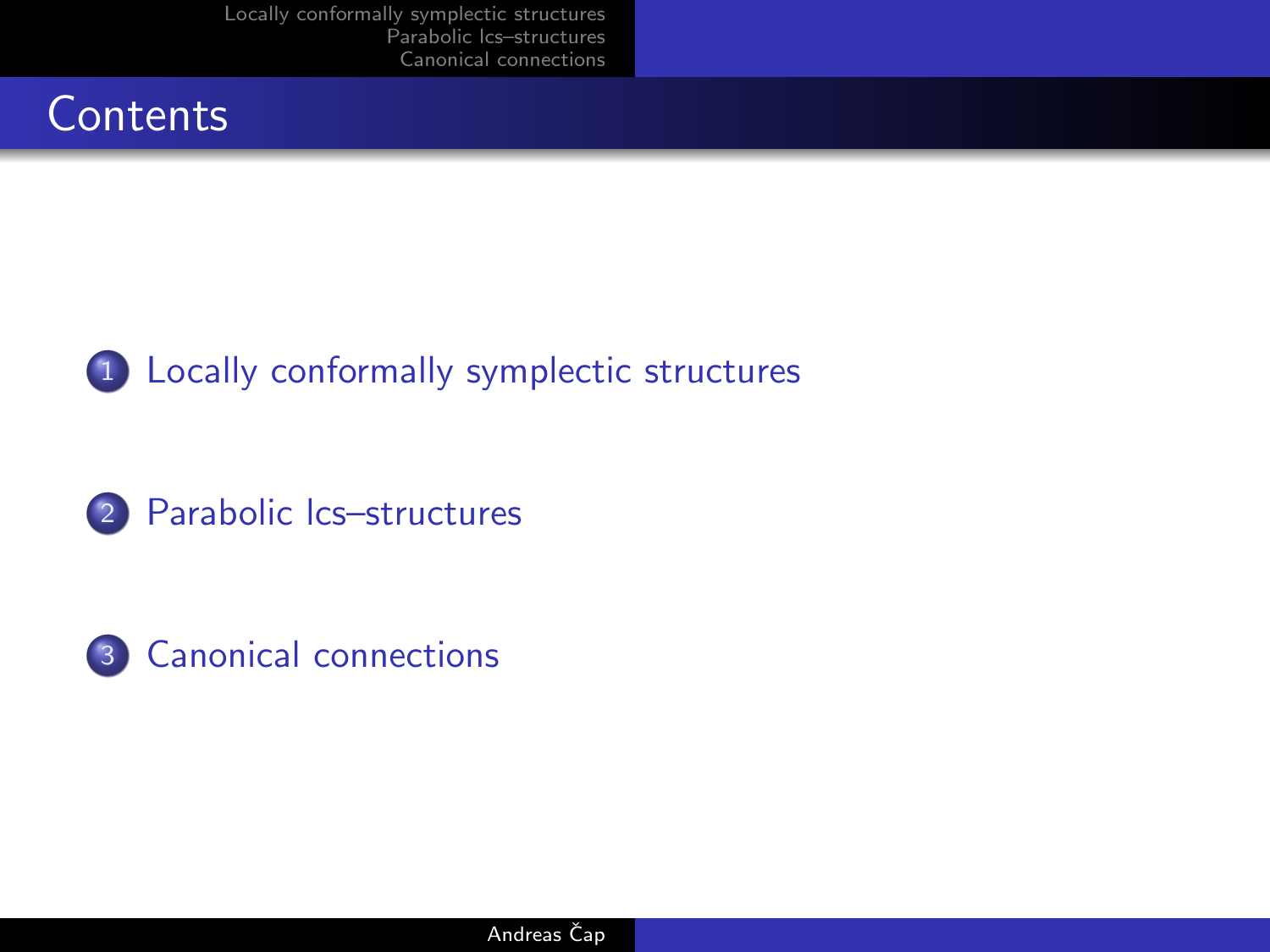Let V be a vector space of even dimension 2n and let  $\omega$  be a fixed non–degenerate skew symmetric bilinear form on V. Then we define

$$
Sp(V) := \{A \in GL(V) : \omega(Av, Aw) = \omega(v, w)\}
$$
  

$$
CSp(V) := \{A \in GL(V) : \omega(Av, Aw) = \lambda \omega(v, w) \text{ for some } \lambda \in \mathbb{R}\}.
$$

These are Lie subgroups of  $GL(V)$  of dimension  $n(2n + 1)$  and  $n(2n+1)+1$ , respectively. The corresponding Lie algebras will be denoted by  $\mathfrak{sp}(V)$  and  $\mathfrak{csp}(V)$ .

<span id="page-3-0"></span>For later use, it will be more useful to view  $CSp(V)$  as the set of those linear automorphisms of V for which the induced automorphism of  $\Lambda^2 V^*$  preserves the line spanned by  $\omega.$ It is well known, that  $\mathfrak{sp}(V)$  is a simple Lie algebra and that  $\mathfrak{sp}(V) \cong S^2 V$  as a representation of  $Sp(V)$ . Correspondingly,  $csp(V) = \mathbb{R} \oplus sp(V)$  is reductive with 1–dimensional center.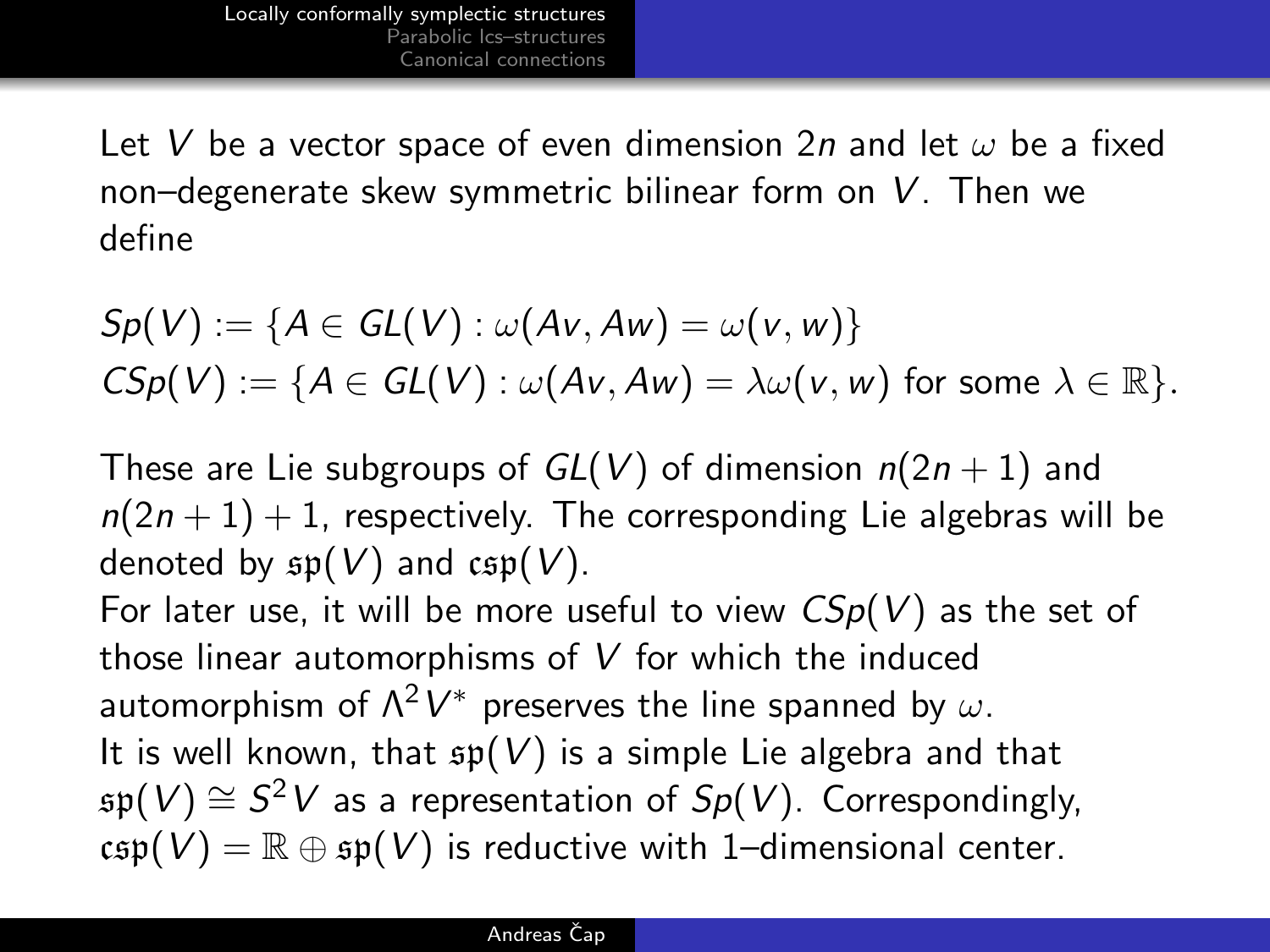The standard way to study first order structures corresponding to a subgroup  $G \subset GL(V)$  with Lie algebra  $g \subset L(V, V)$  is to consider the linear map  $\partial : L(V, \mathfrak{g}) \to L(\Lambda^2 V, V)$  defined by  $\partial \Phi(X, Y) = \Phi(X)(Y) - \Phi(Y)(X).$ 

Given a reduction of structure group to  $CSp(V) \subset GL(V)$  on a manifold of dimension dim( $V$ ) and a compatible connection, this map computes the change of torsion caused by a change of connection.

From this description it is clear that the quotient space  $L(\Lambda^2 V, V)/im(\partial)$  is the target space of a first basic invariant, of such a G-structure, the so-called intrinsic torsion. Structures with vanishing intrinsic torsion are sometimes called integrable. By definition, they admit a compatible torsion–free connection.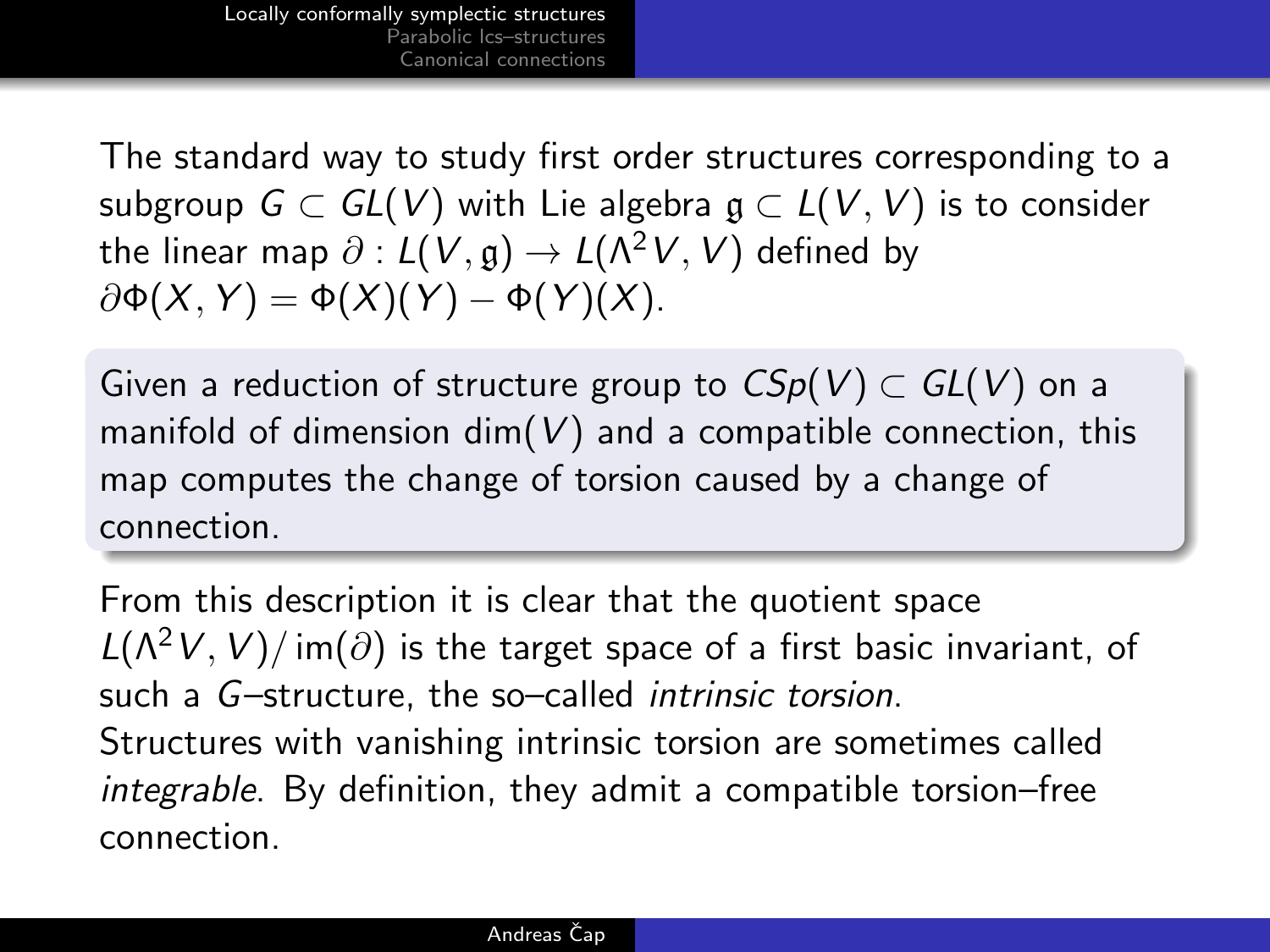To deal with the general case, one has to choose a G–invariant complement N to im( $\partial$ ) in  $L(\Lambda^2 V, V)$ . This is usually referred to as the choice of a normalisation condition on the torsion. Via the G–structure, the subspace  $\mathcal N$  corresponds to a subbundle in  $L(\Lambda^2TM,TM)$ , and one always finds a connection whose torsion has values in that subbundle. Again by construction the value of this torsion is an invariant which equivalently encodes the intrinsic torsion.

The question of uniqueness of connections having this special torsion is related to the *first prolongation*  $\mathfrak{g}^{(1)}:=\ker(\partial)$  of  $\mathfrak{g}.$  We will mainly need the fact that if  $\mathfrak{g}^{(1)}=\{0\}$ , then compatible connections are uniquely determined by their torsion, so having chosen a normalisation condition, one obtains a connection canonically associated to each G–structure of the type in question.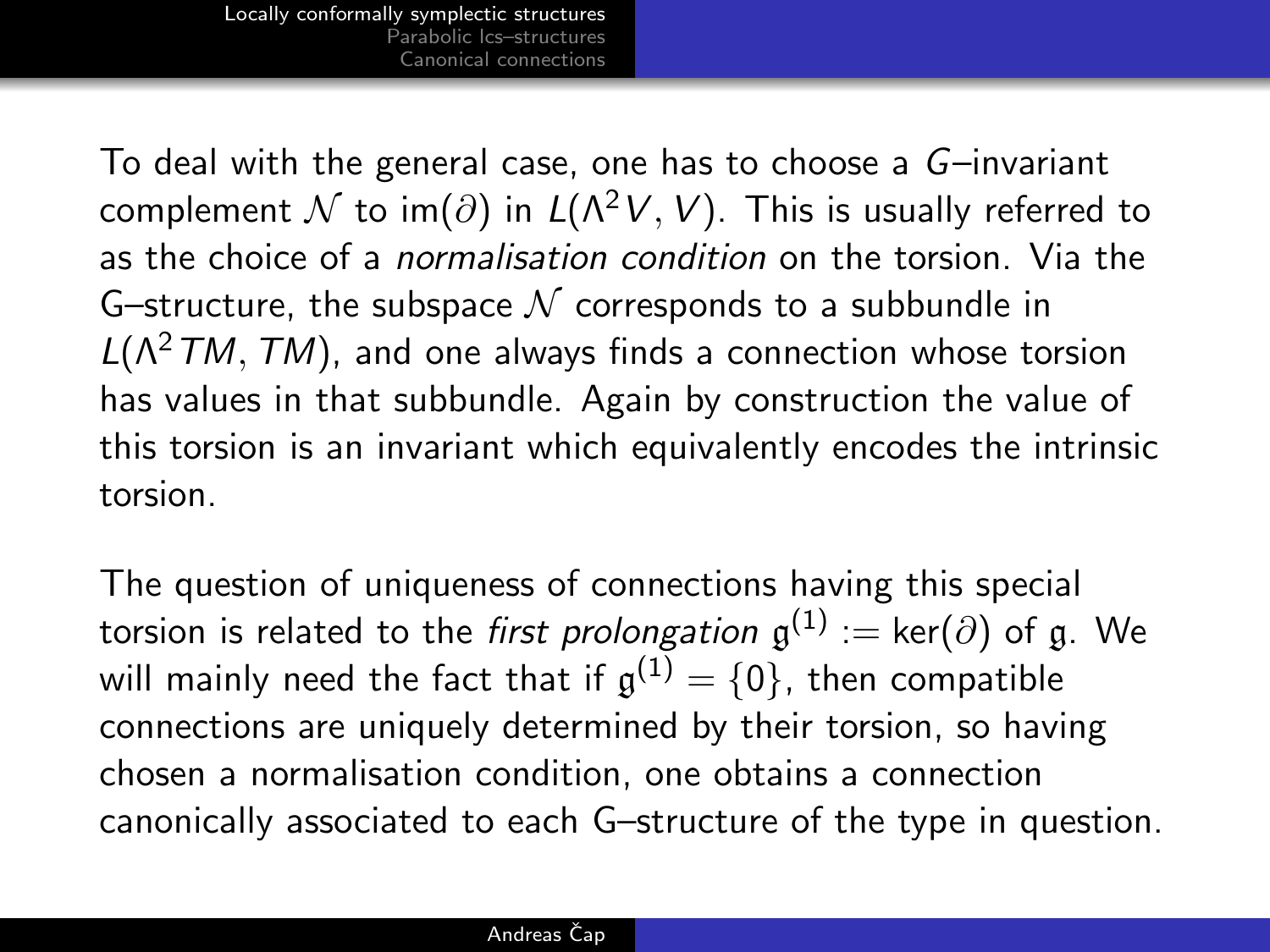Making this explicit for  $csp(V)$  is mainly an exercise in representation theory. As representations of  $Sp(V)$ , we have

$$
L(V,\mathfrak{csp}(V)) \cong V \otimes (\mathbb{R} \oplus S^2V) \cong V \oplus V \oplus S^3V \oplus W
$$
  

$$
L(\Lambda^2V,V) \cong \Lambda^2V \otimes V \cong V \oplus V \oplus \Lambda_0^3V \oplus W.
$$

Here W is an irreducible representation which in the first line is realized as the trace free part of the kernel of the symmetrization and in the second line as the tracefree part in the kernel of the alternation, and the subscript 0 denotes the tracfree part.

It is then easy to check directly that  $\partial$  is nonzero on W and injective on the two copies of  $V$ , so it is an isomorphism between these components. Thus the first prolongation is isomorphic to  $S^3V$  while the intrinsic torsion has values in  $\Lambda_0^3V$ .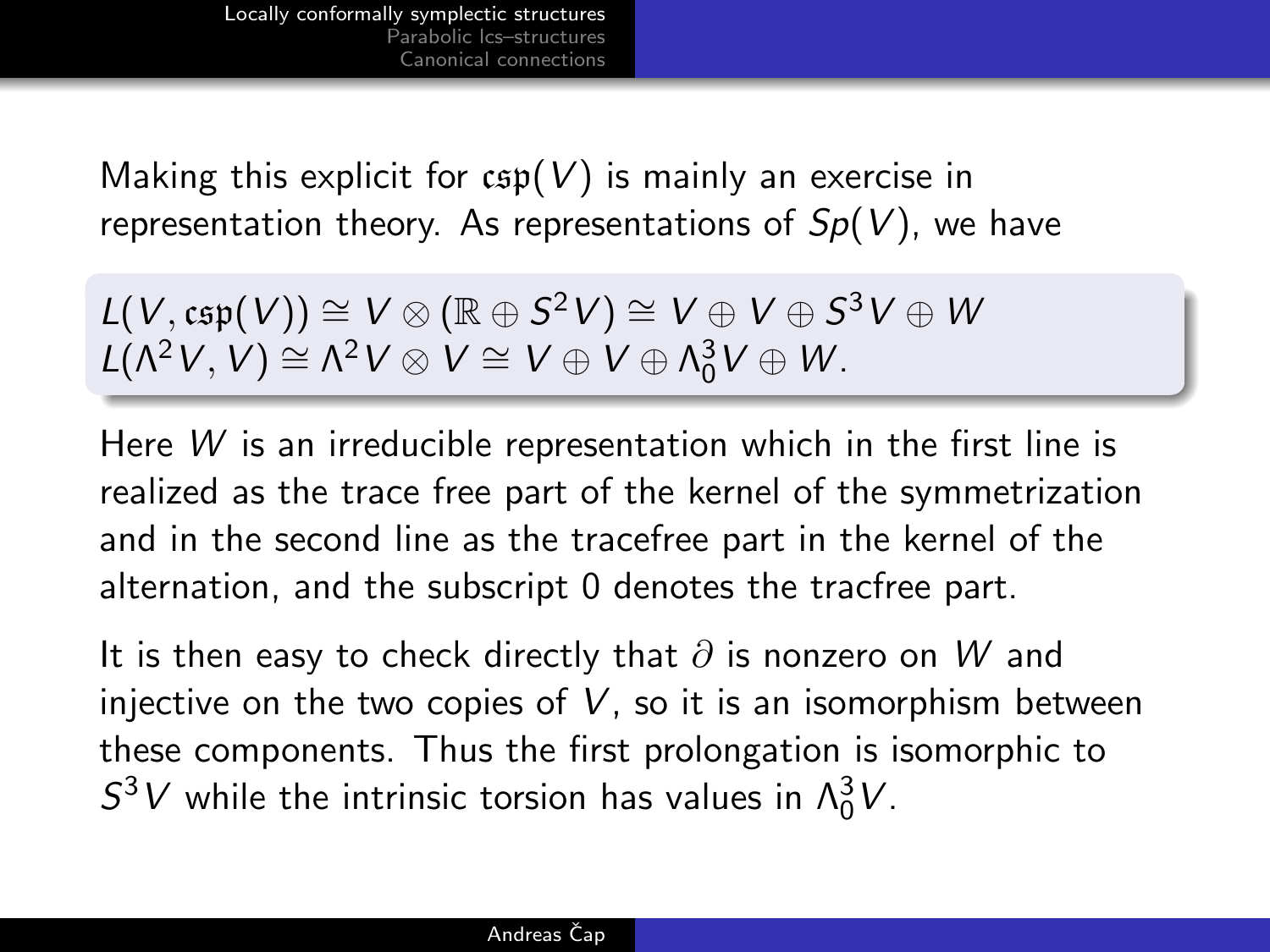To convert this to geometry, we first observe that a first order structure with group  $CSp(V)$  on a smooth manifold M of dimension  $\dim(V)$  is clearly equivalent to the choice of a line sub–bundle  $\ell \subset \Lambda^2\, T^\ast M$  such that each non–zero element in  $\ell$  is non–degenerate.

A linear connection  $\nabla$  on TM is compatible with such a reduction if  $\nabla\omega\in\mathsf{\Gamma}(\,\mathcal{T}^\ast\mathsf{M}\otimes\ell)\,$  for any  $\omega\in\mathsf{\Gamma}(\ell)\subset\Omega^2\mathsf{M}.$ 

To compute the intrinsic torsion of  $\nabla$ , we have to take its torsion  $T^a_{bc}$ , and then form the tracefree part of  $\omega_{i[a} T^i_{bc]}$  for a locally non–vanishing  $\omega = \omega_{\bm{a}\bm{b}} \in \bm{\Gamma}(\ell).$  But  $\omega_{i[\bm{a}}\bm{\mathcal{T}}^i_{bc]}$  can be computed as  $(d\omega)_{abc}-\nabla_{[a}\omega_{bc]}.$  Since  $\nabla_{[a}\omega_{bc]}\in \mathsf{\Gamma}({\mathcal{T}}^*\dot{M}\wedge\ell)$  by construction,vanishing of the intrinsic torsion is equivalent to  $d\omega \in \Gamma(T^*M\wedge \ell)$  for any section  $\omega \in \Gamma(\ell).$  Equivalently,  $\ell$  must locally admit closed sections, i.e. define a *locally conformally* symplectic structure.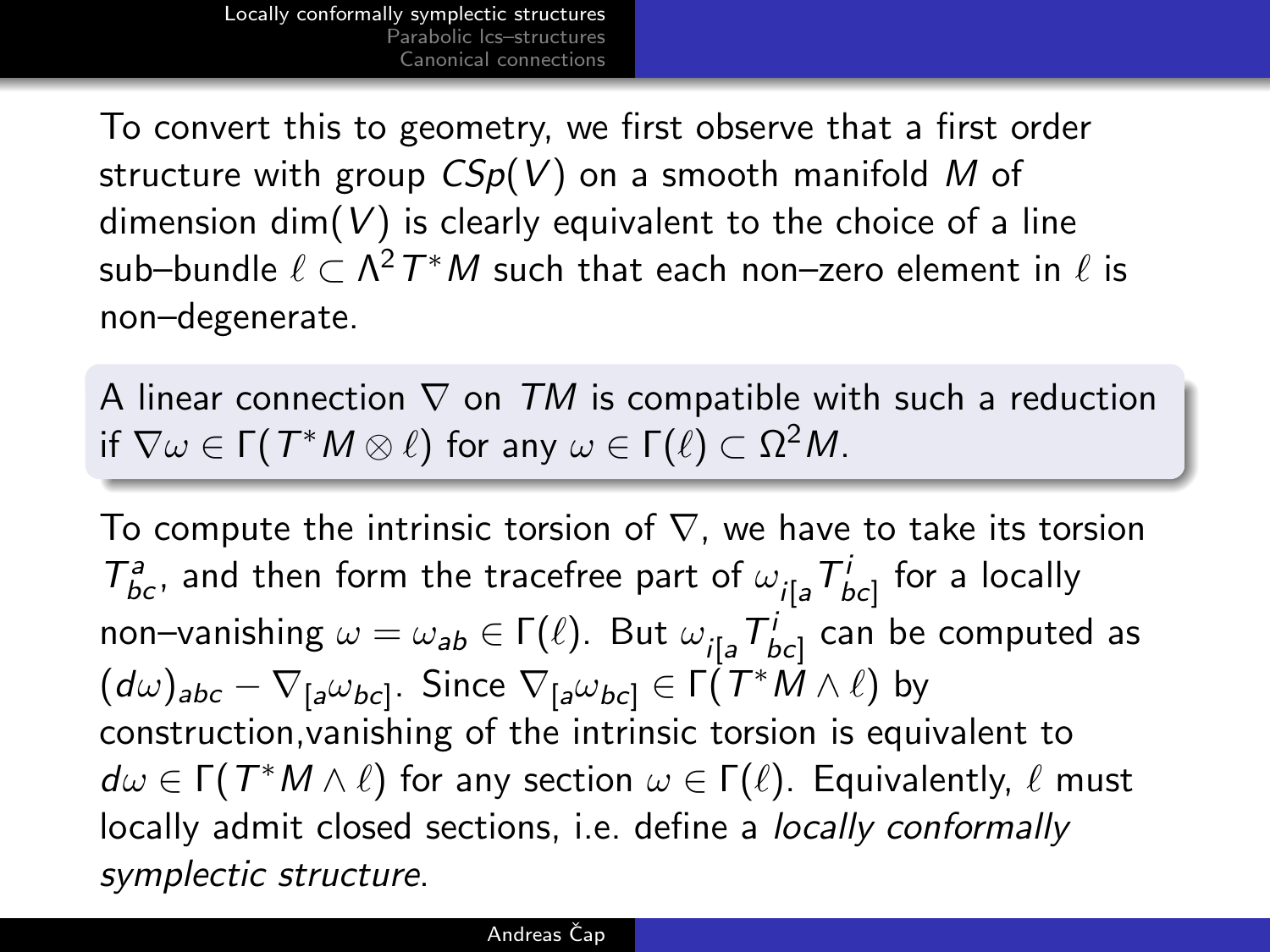Following Cahen and Schwachhöfer, simple Lie algebras lead to a class of special subalgebras of conformally symplectic Lie algebras.

A contact grading of a simple Lie algebra g is a decomposition  $\mathfrak{g}=\mathfrak{g}_{-2}\oplus\mathfrak{g}_{-1}\oplus\mathfrak{g}_0\oplus\mathfrak{g}_1\oplus\mathfrak{g}_2$  such that  $[\mathfrak{g}_i,\mathfrak{g}_j]\subset\mathfrak{g}_{i+j}$  (with  $g_k = 0$  for  $|k| > 2$ ), dim $(g_{-2}) = 1$  and the Lie bracket  $[ , ]: \mathfrak{g}_{-1} \times \mathfrak{g}_{-1} \to \mathfrak{g}_{-2}$  is non-degenerate.

Up to isomorphism, any complex simple Lie algebra admits a unique grading of this type, and this induces a contact grading on most non–compact real forms.

<span id="page-8-0"></span>By construction, the bracket defines a non–degenerate line in  $\mathsf{\Lambda}^2\mathfrak{g}^*_{-1}$ , and it is easy to see that the action of  $\mathfrak{g}_0$  on  $\mathfrak{g}_{-1}$  gives rise to an inclusion  $\mathfrak{g}_0 \hookrightarrow \mathfrak{csp}(\mathfrak{g}_{-1}).$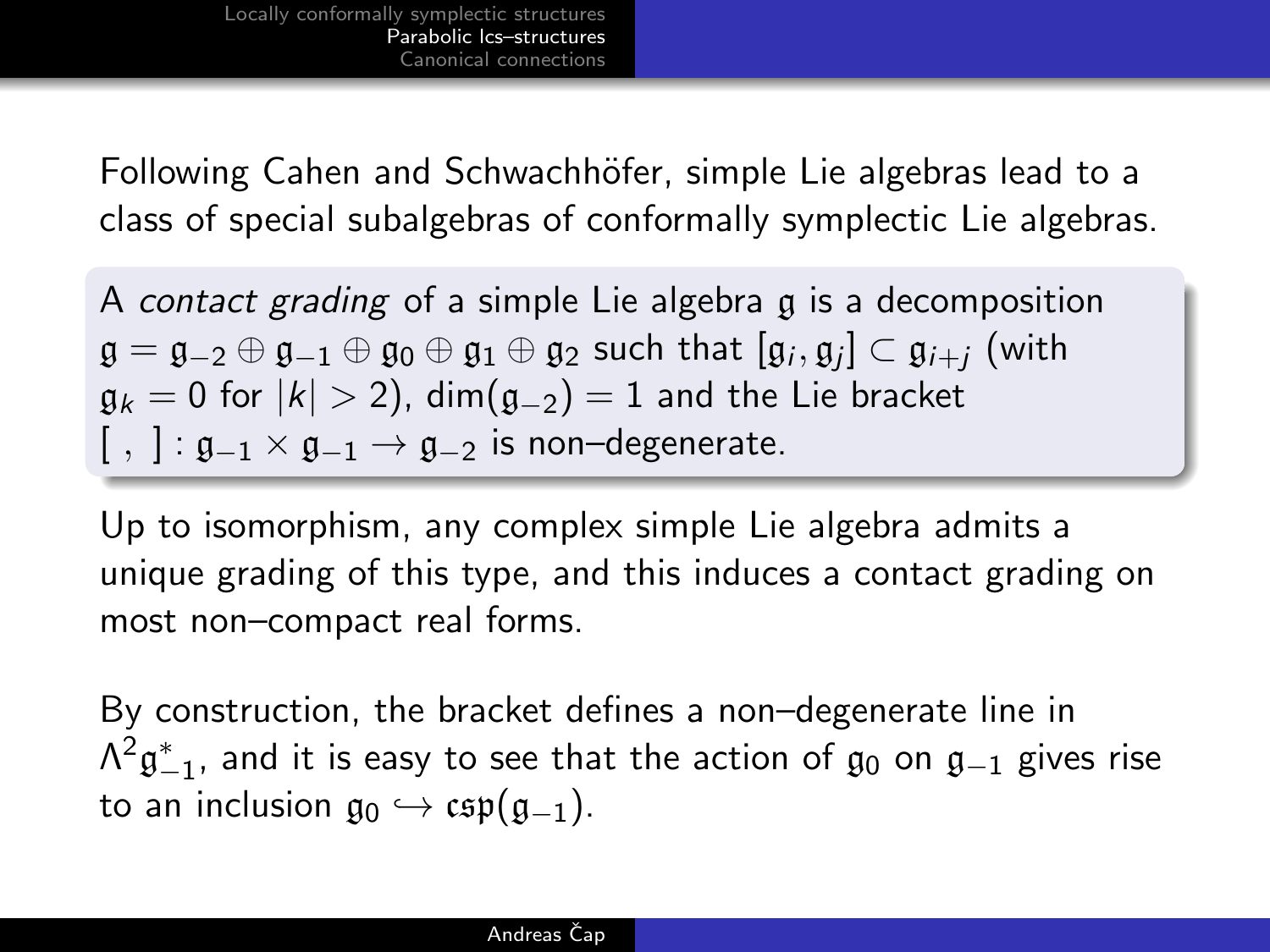### **Classification**

- Type  $C_n$  is exceptional since  $\mathfrak{g}_0 = \mathfrak{csp}(\mathfrak{g}_{-1})$  and will not be considered in what follows.
- Type  $A_n$ :  $\mathfrak{g}_{-1} = \mathbb{R}^n \oplus \mathbb{R}^{n*}$ ,  $\mathfrak{g}_0 = \mathfrak{gl}(n, \mathbb{R}) \oplus \mathbb{R}$ ("lc–bi–Lagrangean").
- Type  $A_n$ :  $\mathfrak{g}_{-1} = \mathbb{C}^n$ ,  $\mathfrak{g}_0 = \mathfrak{cu}(n)$  ("Ic-almost-Kähler").
- Type  $B_n$ ,  $D_n$ :  $\mathfrak{g}_{-1} = \mathbb{R}^2 \boxtimes \mathbb{R}^{p,q}$ ,  $\mathfrak{g}_0 = \mathfrak{gl}(2, \mathbb{R}) \oplus \mathfrak{o}(p,q)$ ("split–quaternionic").
- Type  $D_n$ :  $\mathfrak{g}_{-1} = \mathbb{H}^n$ ,  $\mathfrak{g}_0 = \mathfrak{sp}(1) \oplus \mathfrak{cs}$ o $^*(2n)$  ("quaternionic").
- Type  $G_2$ :  $\mathfrak{g}_{-1} = S^3 \mathbb{R}^2$ ,  $\mathfrak{g}_0 = \mathfrak{gl}(2, \mathbb{R})$ , dim=4.
- Type  $F_4$ :  $\mathfrak{g}_{-2} = \Lambda_0^3 \mathbb{R}^6$ ,  $\mathfrak{g}_0 = \mathfrak{csp}(\mathbb{R}^4)$ , dim=14.
- Type  $E_6$ :  $\mathfrak{g}_{-1}=\Lambda ^3 \mathbb{R}^6$ ,  $\mathfrak{g}_0=\mathfrak{gl}(6, \mathbb{R})$  plus two more real forms, dim=20.
- Type  $E_7$ :  $\mathfrak{g}_{-1}=\mathbb{R}^{32}$ ,  $\mathfrak{g}_0=\mathfrak{c}$ spin $(12)$ , plus two more real forms, dim=32.
- Type  $E_8$ :  $\mathfrak{g}_{-1} = \mathbb{R}^{56}$ ,  $\mathfrak{g}_0 = \mathfrak{cc}_7$ , two real forms, dim $=$ 56.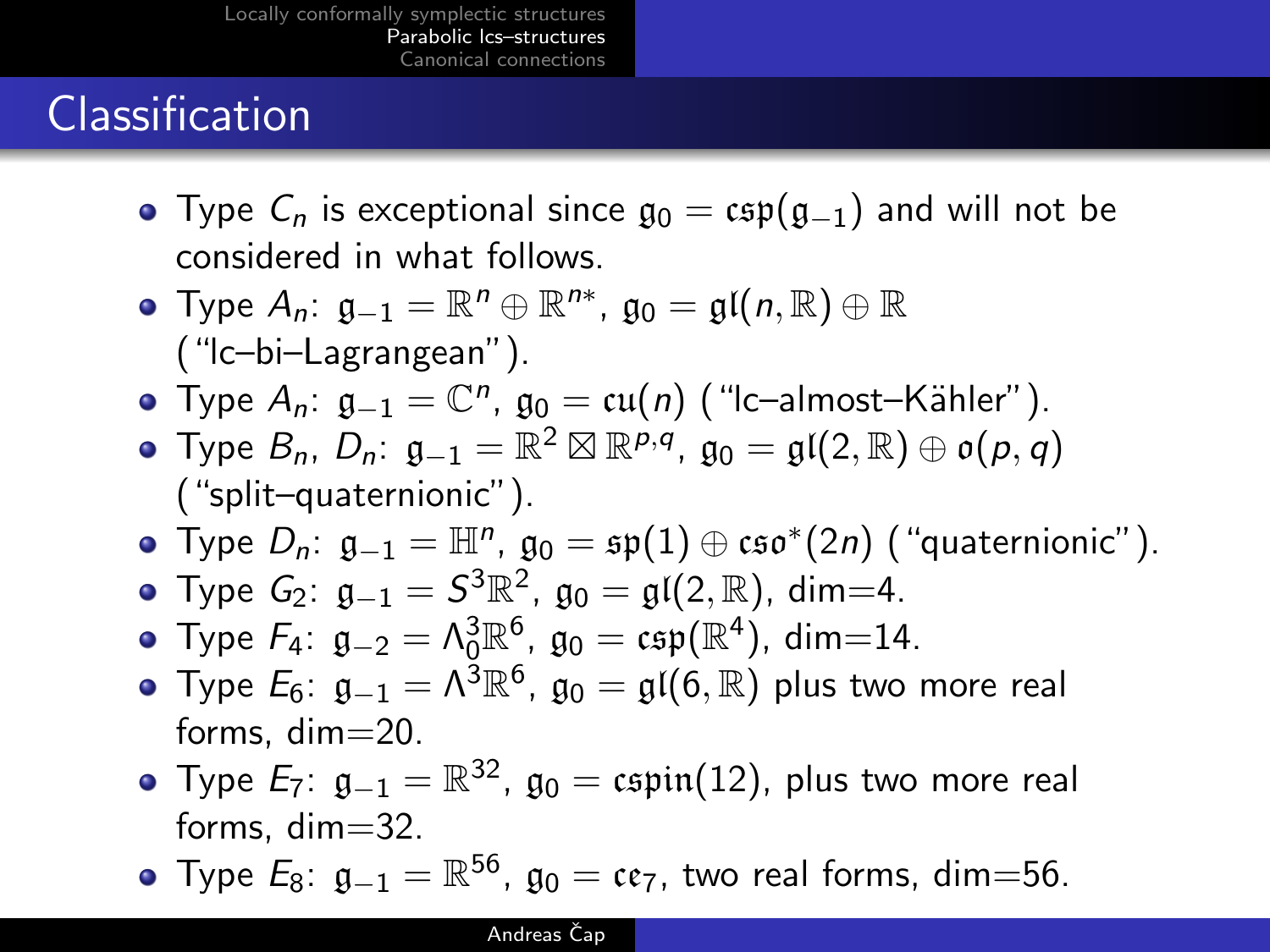Our main technical tool will be Kostant's theorem, which allows us to explicitly and algorithmically compute the cohomology groups of the nilpotent Lie algebra  $g_-=g_{-2}\oplus g_{-1}$  with coefficients in the representation g.

The standard complex for computing this cohomology has the form

$$
\ldots \xrightarrow{\partial_{K}} L(\Lambda^{i}\mathfrak{g}_{-},\mathfrak{g}) \xrightarrow{\partial_{K}} L(\Lambda^{i+1}\mathfrak{g}_{-},\mathfrak{g}) \xrightarrow{\partial_{K}} \ldots
$$

The multilinear maps showing up here can be decomposed according to homogeneity and the the differentials  $\partial_K$  preserve homomgeneities, so each  $H^i(\mathfrak{g}_{-}\mathfrak{g})$  splits accordingly.

Kostant defined an algebraic Lapalcian  $\Box$  on each of the spaces  $L(\Lambda^{i}\mathfrak{g}_{-},\mathfrak{g})$  such that ker $(\square) \cong H^{i}(\mathfrak{g}_{-},\mathfrak{g})$  as a module of  $\mathfrak{g}_{0}$ . Elements in this kernel will be called harmonic.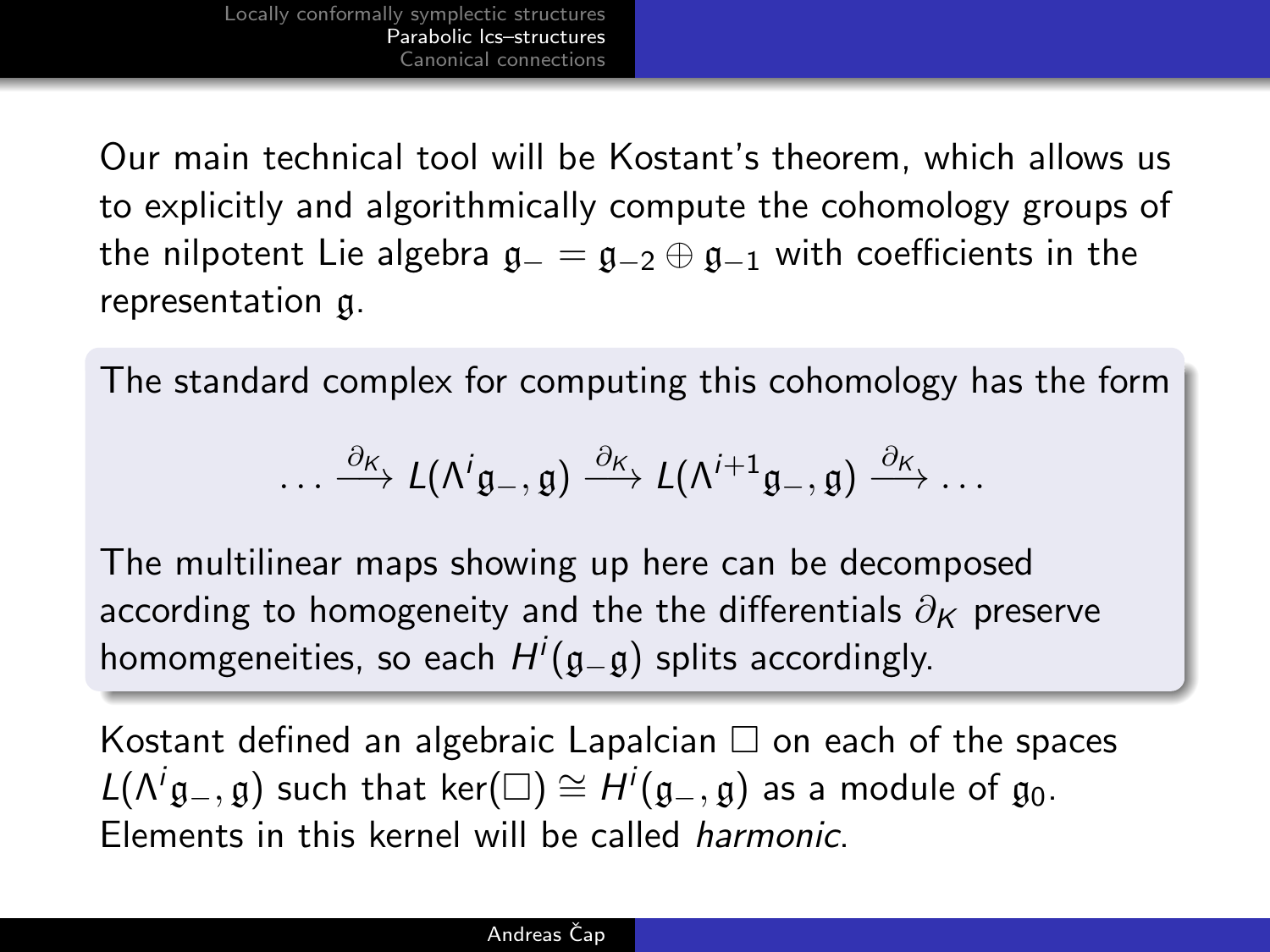# **Maximality**

### Theorem

If g is not of type  $A_n$ , then g<sub>0</sub> is a maximal subalgebra of csp(g<sub>-1</sub>).

Proof: It is well known that in these cases,  $g_{>0}$  is a maximal parabolic subalgebra of g ("only one crossed root"). Kostant's theorem then immediately implies that  $H^1(\mathfrak{g}_-,\mathfrak{g})$  is an irreducible representation of  $\mathfrak{g}_0$ .

From the general theory of parabolic geometries, it further follows that for g not of type  $C_n$ , the cohomology has to sit in homogenity 0 and then  $H^1(\mathfrak{g}_-,\mathfrak{g})=\mathfrak{csp}(\mathfrak{g}_{-1})/\mathfrak{g}_0$  follows from the definition. Thus any  $g_0$ –invariant subset of csp( $g_{-1}$ ) which properly contains  $\mathfrak{g}_0$  must be all of csp( $\mathfrak{g}_{-1}$ ).

In the  $A_n$ -case, there are two maximal subalgebras sitting between  $\mathfrak{g}_0$  and csp( $\mathfrak{g}_{-1}$ ), namely those preserving just one of the two Lagrangean subspaces.

#### Andreas Čap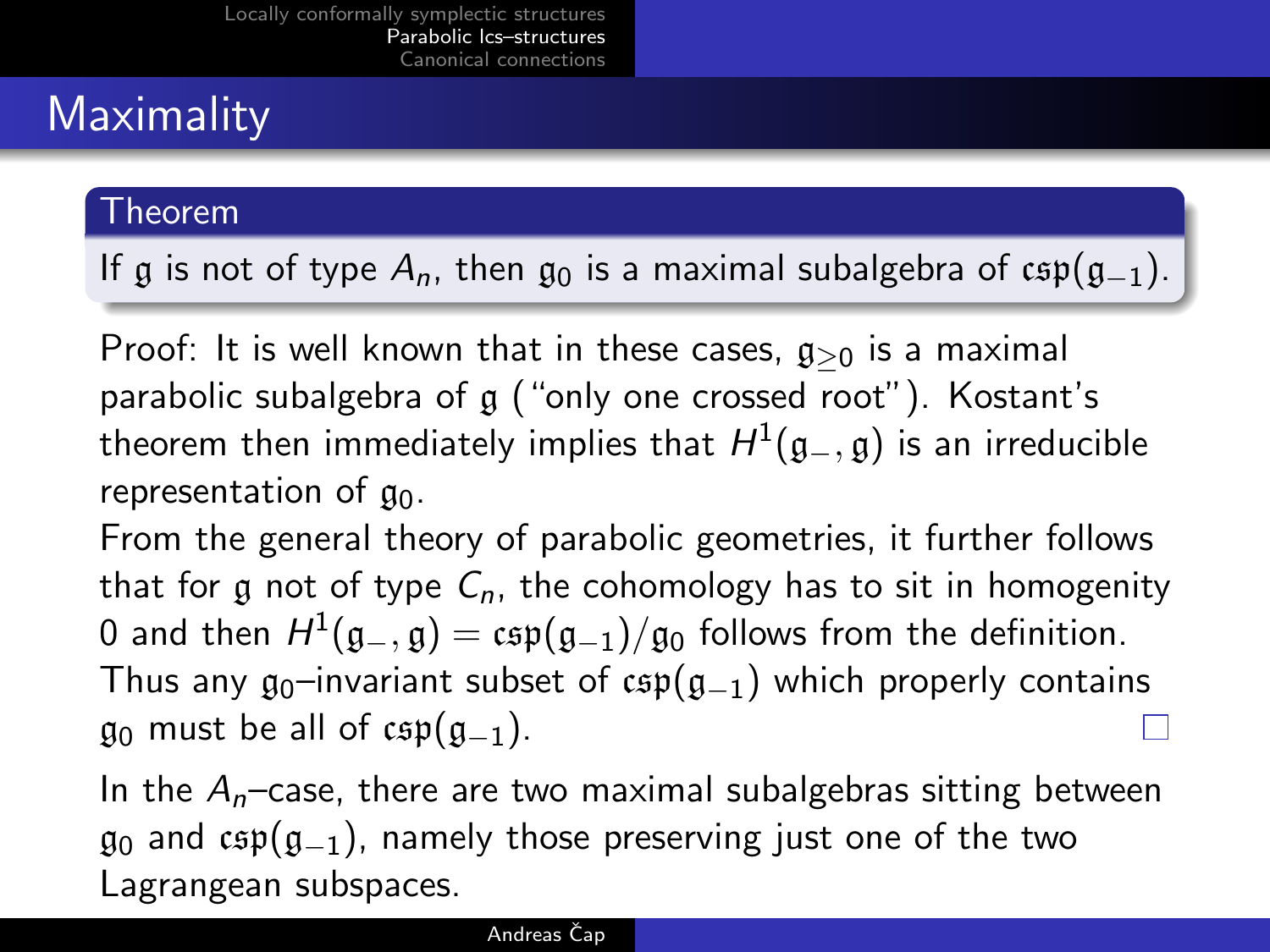Each of the inclusions  $\mathfrak{g}_0 \hookrightarrow \mathfrak{csp}(\mathfrak{g}_{-1})$  gives rise to a geometric structure on smooth manifolds of dimension dim( $g_{-1}$ ), which has an underlying non–degenerate line subbundle  $\ell \subset \mathsf{\Lambda}^2T^*\mathsf{M}.$  We will mainly be interested in the case that this line subbundle actually is a lcs–structure. (It turns out that in each case, there is a unique  $\mathfrak{g}_0$ –invariant line in  $\mathsf{\Lambda}^2\mathfrak{g}_{-1}^*$ .)

Making this explicit is rather easy in each case: In the bi–Lagrangean case, one has a decomposition  $TM \cong E \oplus F$  with both E and F isotropic with respect to every element of  $\ell$ . For the other  $A_n$ –geometry one needs an almost complex structure on M for which each element of  $\ell$  is Hermitian.

<span id="page-12-0"></span>The geometry related to  $\mathfrak{so}^{*}(2n)$  only exists in dimensions divisible by four. Here one has to add an almost quaternionic structure on M such that each element of  $\ell$  is Hermitean in the quaternionic sense.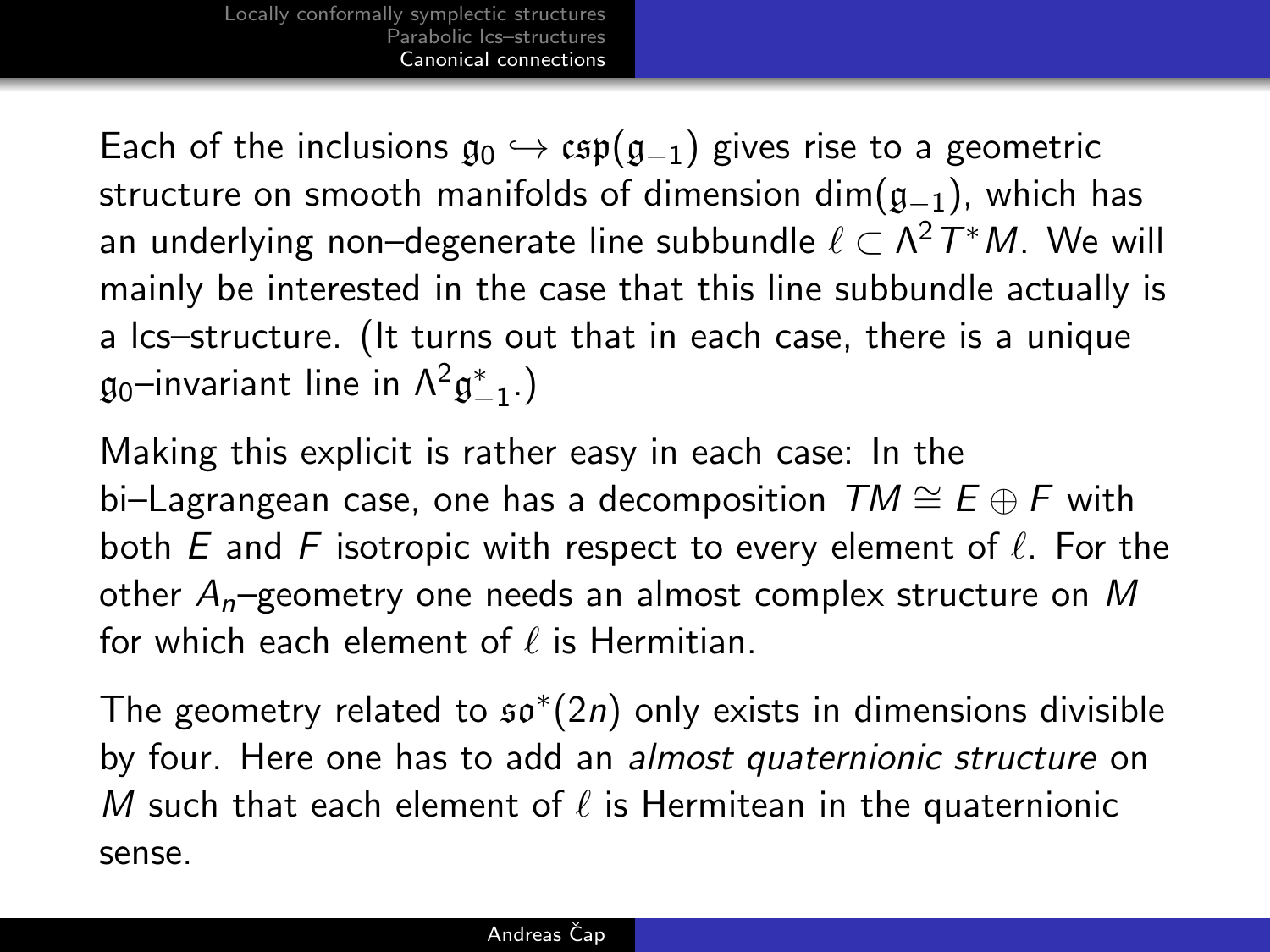In the split quaternionic cases, it is easiest to describe an *almost* split quaternionic structure as an isomorphism  $TM \cong E \otimes F$ , where  $E$  and  $F$  are auxialliary bundles of ranks 2 and n, respectively. The compatibility condition is that  $\ell$  sits inside of  $\Lambda^2 E^*\otimes S^2F^*\subset \Lambda^2(E\otimes F)^*$ , so it is equivalent to a symmetric bilinear form on F determined up to scale, and there is a notion of signature in this case.

The structures corresponding to the exceptional Lie algebras can be described analogously in terms of auxiliary bundles. For example, the geometry corresponding to  $E_6$  exists in dimension 20 and is given by an identification  $\mathcal{TM} \cong \Lambda^3 E$ , where  $E$  is an auxilliary vector bundle of rank 6. The wedge product determines a skew symmetric bilinear form on  $\Lambda^3 E$  with values in the line bundle Λ<sup>6</sup>E and thus a line  $\ell \subset \Lambda^2(\Lambda^3E)^*.$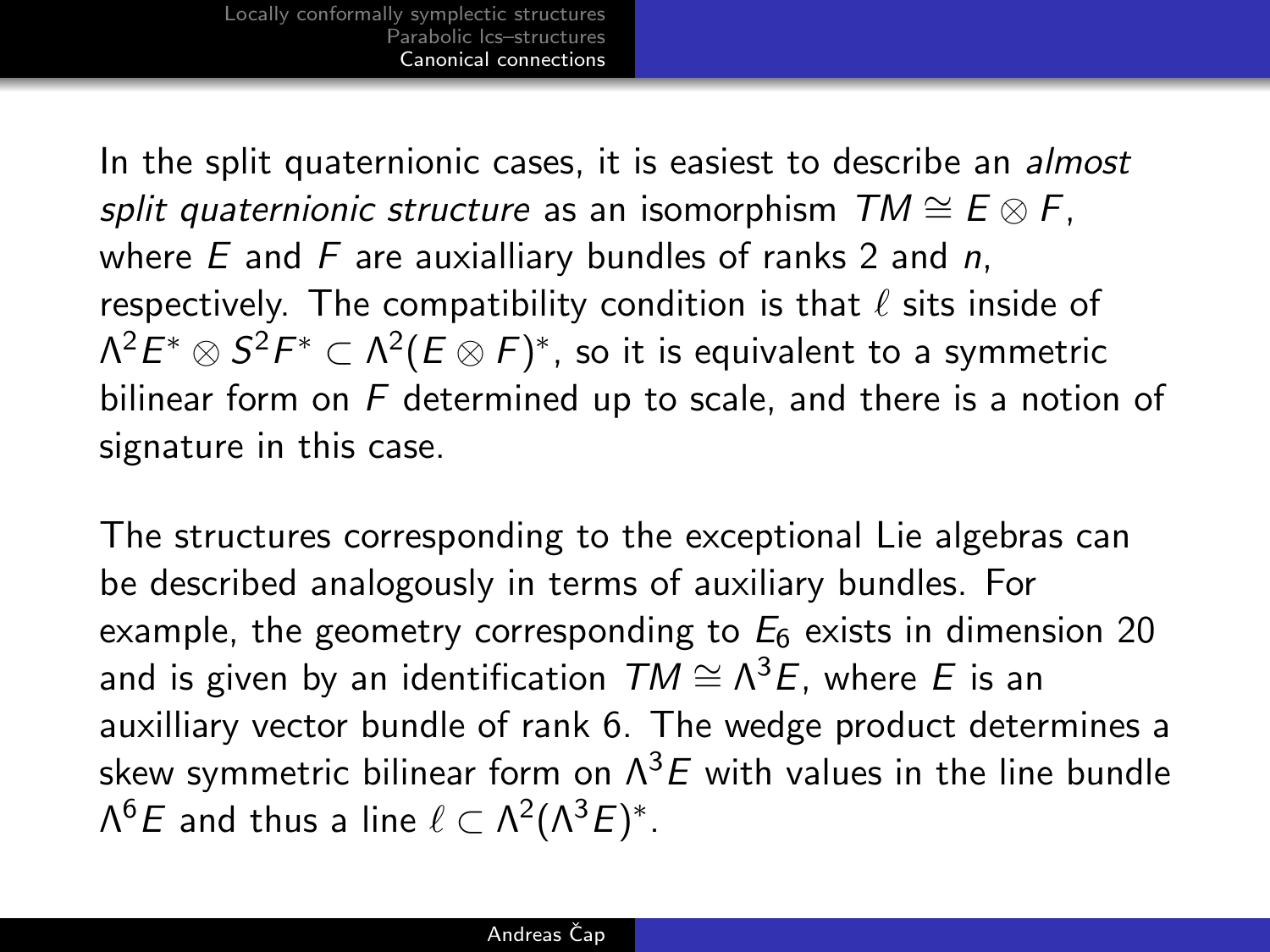To formulate our main result, observe that given a reduction of structure group to  $G_0 \subset GL(\mathfrak{g}_{-1})$ , any representation of  $G_0$  gives rise to a natural bundle and any  $G_0$ –equivariant map between representations induces a natural bundle map. In particular, ker $(\Box) \subset \Lambda^2 \mathfrak{g}_{-1}^* \otimes \mathfrak{g}_{-1}$  gives rise to a smooth subbundle of  $\Lambda^2\, T^\ast M \otimes\, TM$ , whose elements are called algebraically harmonic.

Using this, we can formulate:

### Theorem

- **■** The first prolongation of  $\mathfrak{g}_0 \subset \mathfrak{gl}(\mathfrak{g}_{-1})$  vanishes.
- 2 If M carries a parabolic lcs–structure, then there is a unique linear connection on TM compatible with this structure which has algebraically harmonic torsion.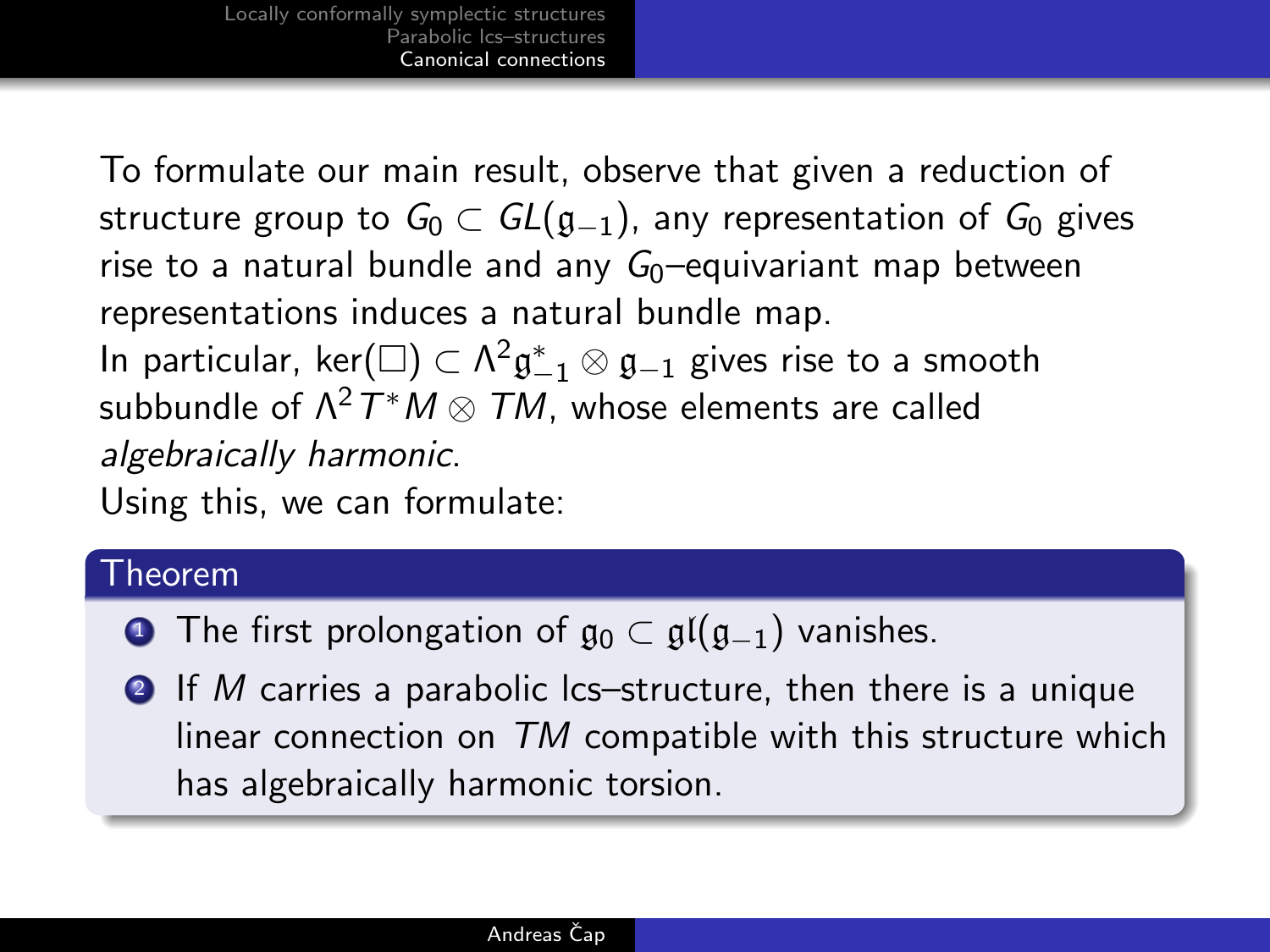### Proof

Denoting by  $\partial_{\mathcal{S}}$  the Spencer differential and by *i* the inclusion of the trace part, the beginning of the homogeneity 1 bit of the standard complex computing  $H^*(\mathfrak{g}_-,\mathfrak{g})$  has the form



If  $\varphi \in \mathfrak{g}_{-1}^* \otimes \mathfrak{g}_0$  satisfies  $\partial_S \varphi = 0$ , then  $\partial_K \varphi \in \mathfrak{g}_{-2}^* \otimes \mathfrak{g}_{-1}$ . But then  $0 = \partial_K \partial_K \varphi$  implies  $\partial_K \varphi = 0$ .

By Kostant's theorem, there is no first cohomology in homogeneity one, so  $\varphi = \partial_K(Z)$  for some  $Z \in \mathfrak{g}_1$ . But then  $\partial_K Z|_{\mathfrak{g}_{-2}} = 0$ implies  $Z = 0$  and thus  $\varphi = 0$ , and the first part follows.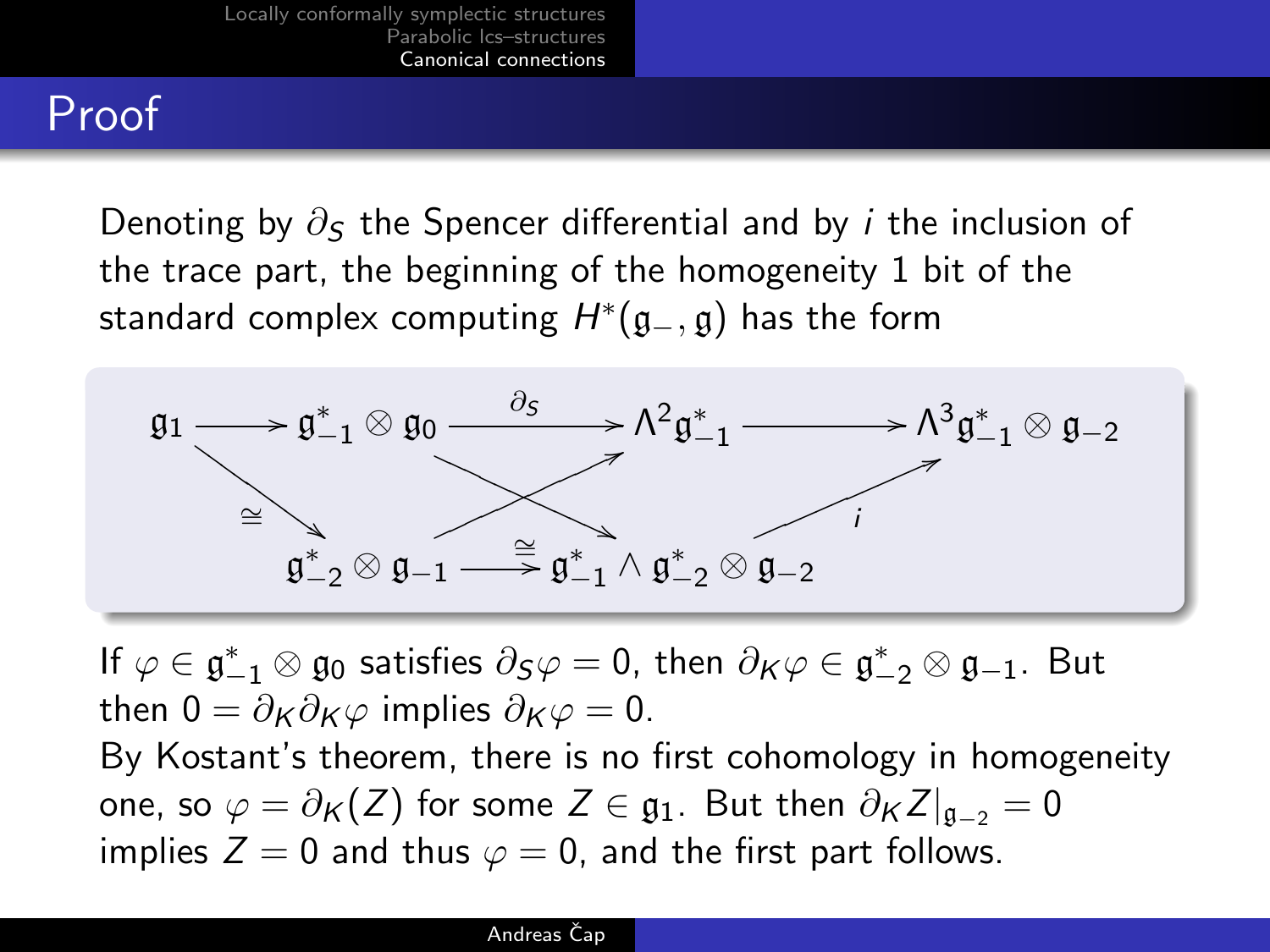### Proof (continued)



For the second part, assume that  $\psi\in \Lambda^2\mathfrak{g}_{-1}^*\otimes \mathfrak{g}_{-1}$  represents the torsion of a compatible connection. Then our earlier interpretation of the lcs–condition is equivalent to  $\partial_K \psi$  lying in the trace part, and hence to  $\psi$  being the first component of an element in ker $(\partial_K)$ . Together with the information on  $H^2(\mathfrak{g}_-,\mathfrak{g})$  provided by Kostant, a diagram chase shows that there are elements  $\hat\psi\in\ker(\square)\subset\Lambda^2\mathfrak{g}_{-1}^*\otimes\mathfrak{g}_{-1}$  and  $\varphi\in\mathfrak{g}_{-1}^*\otimes\mathfrak{g}_0$  such that  $\psi = \hat{\psi} + \partial \varsigma \varphi$ . By the first part,  $\varphi$  is uniquely determined which implies the result.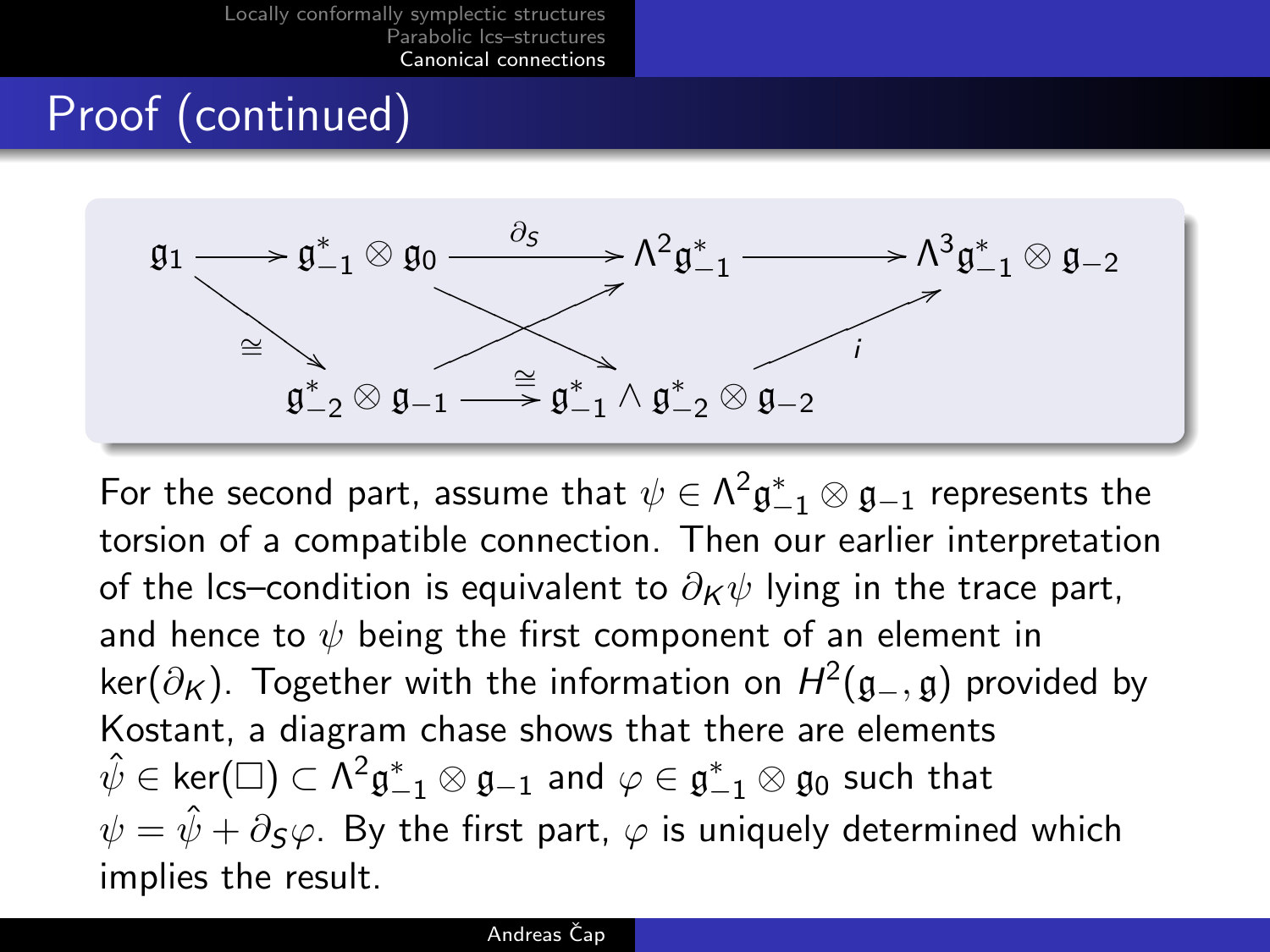It is easy to make the algebraic harmonicity condition explicit and to see that the torsions of all compatible connections have the same harmonic part.

In the almost bi–Lagrangean case ( $TM = E \oplus F$ ), the only non–vanishing components of an algebraically harmonic torsion are the components  $\Lambda^2 E \to F$  and  $\Lambda^2 F \to E$ , and these are the obstructions to integrability of  $E$  and  $F$ . For the other geometries, one similarly gets obstructions to integrability of the underlying complex, quaternionic or split–quaternionic structure. (In the last two cases,the results are more surprising since there is no Riemannian metric involved.)

In the case of torsion, one automatically gets a connection with holnomoy being contained in  $G_0$ , in the exceptional cases, this implies exotic holnomy.